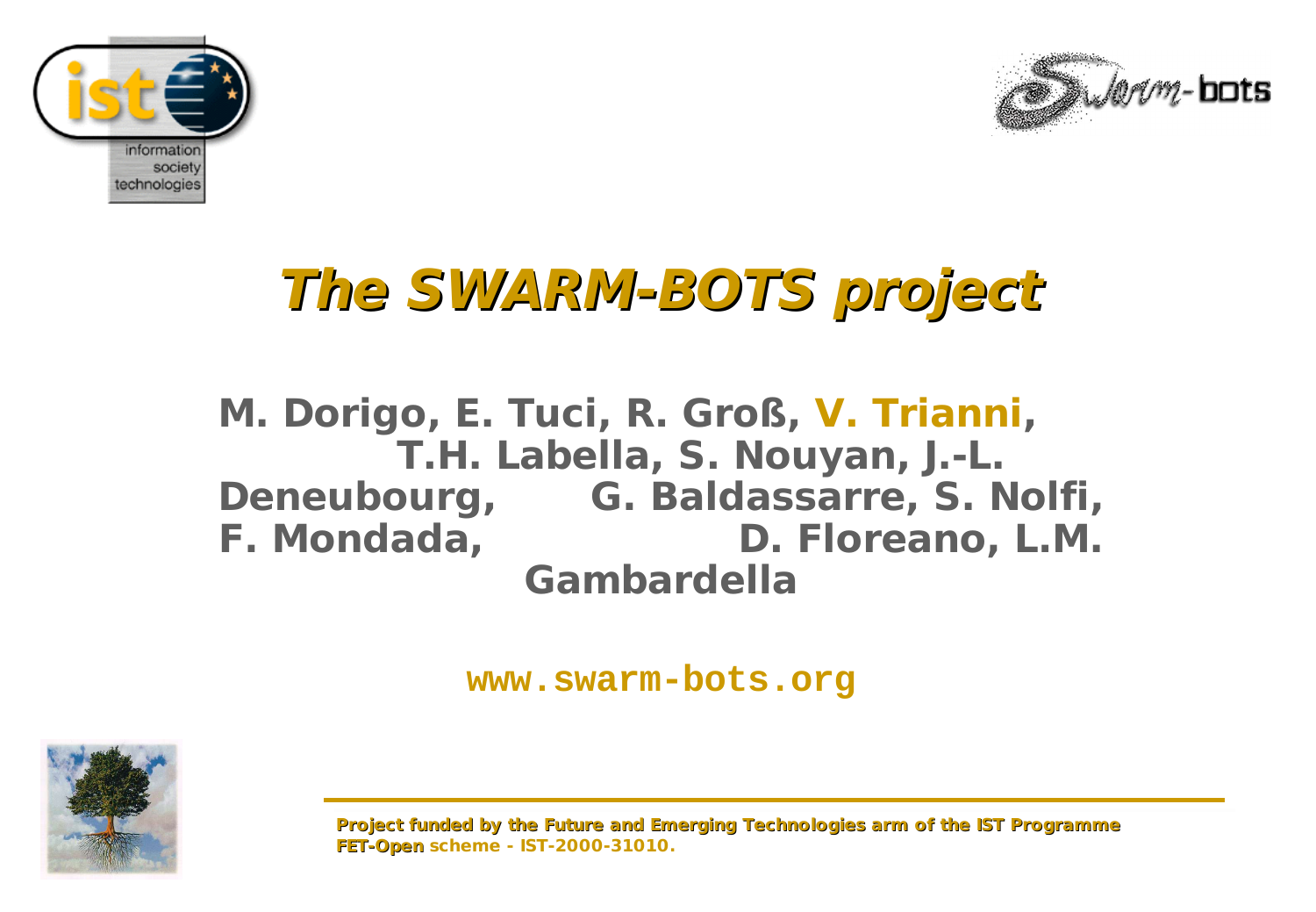



**the SWARM-BOTS project: General Information**

- **IST-2000-31010 (FET)**
- **Started on October 1st, 2001**
- **Lasts 42 months**
- **Budget: approx 2 millions EUR**
- **Web site: www.swarm-bots.org**

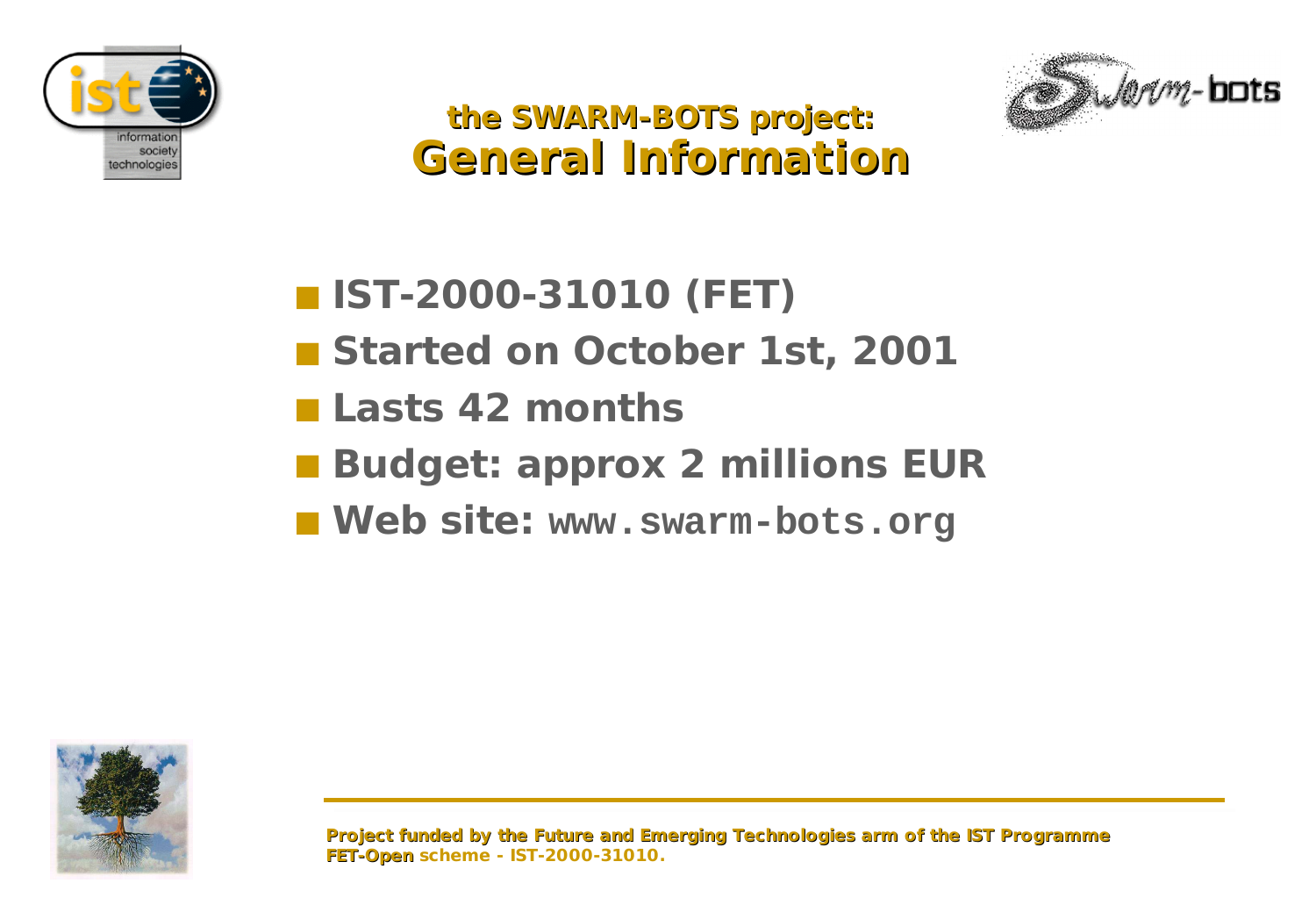



#### **the SWARM-BOTS project: General Purposes**

- **The SWARM-BOT** project aims to **study a novel swarm robotics system**
	- **It is directly inspired by the collective behavior of social insects and other animal societies**
	- **It focuses on self-organization and self-assembling of autonomous agents**
	- **Its main scientific challenge lays in the development of a novel hardware and of innovative control solutions**



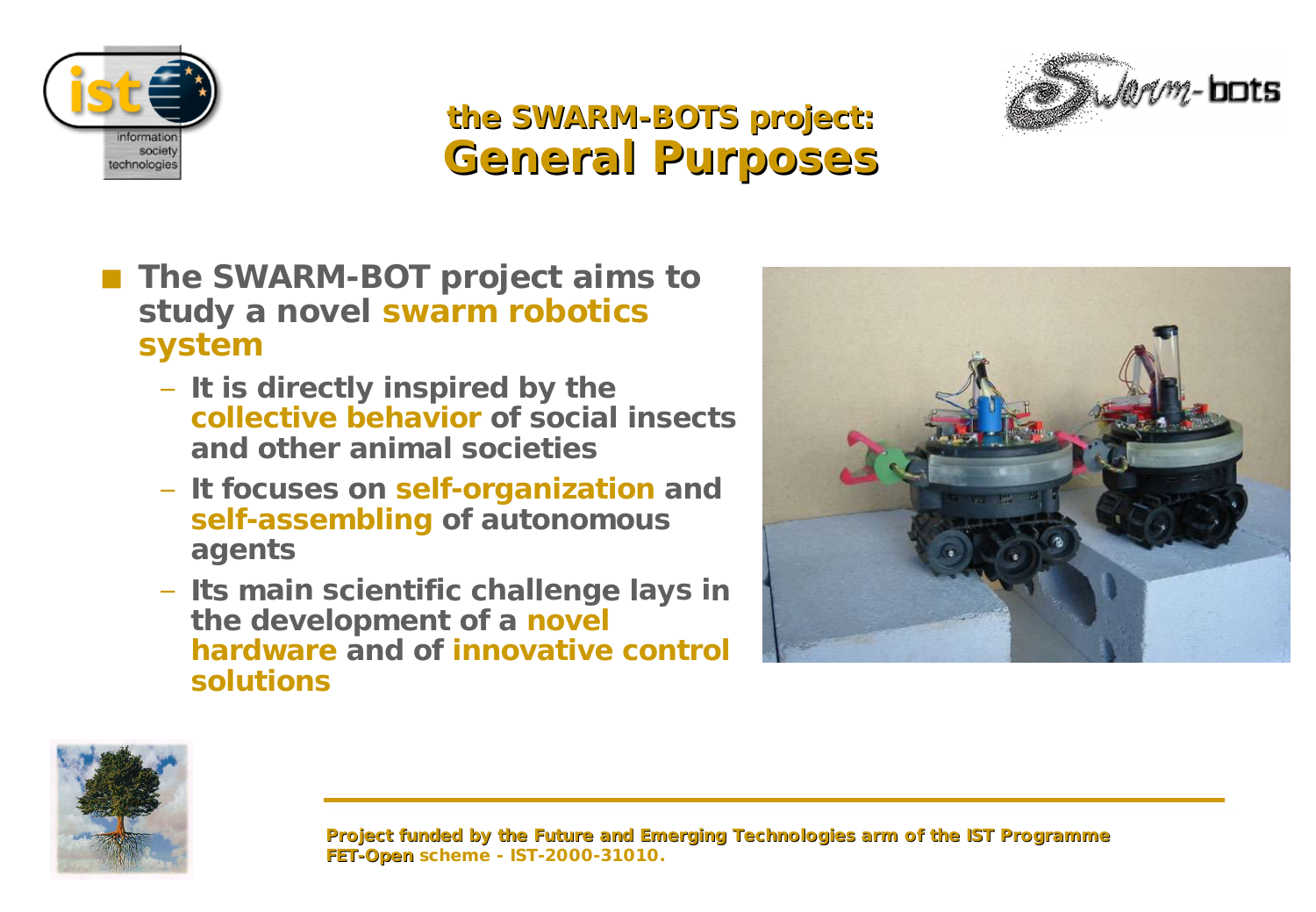



#### **the SWARM-BOTS project: s-bots and swarm-bots**

- **The elementary hardware unit is an autonomous robot called s-bot**
- **S-bots have limited individual capabilities, but they can connect to each other, forming a swarm-bot**
- **Exploiting the cooperation of its components, a swarm-bot can cope with problems that individual sbots cannot solve**



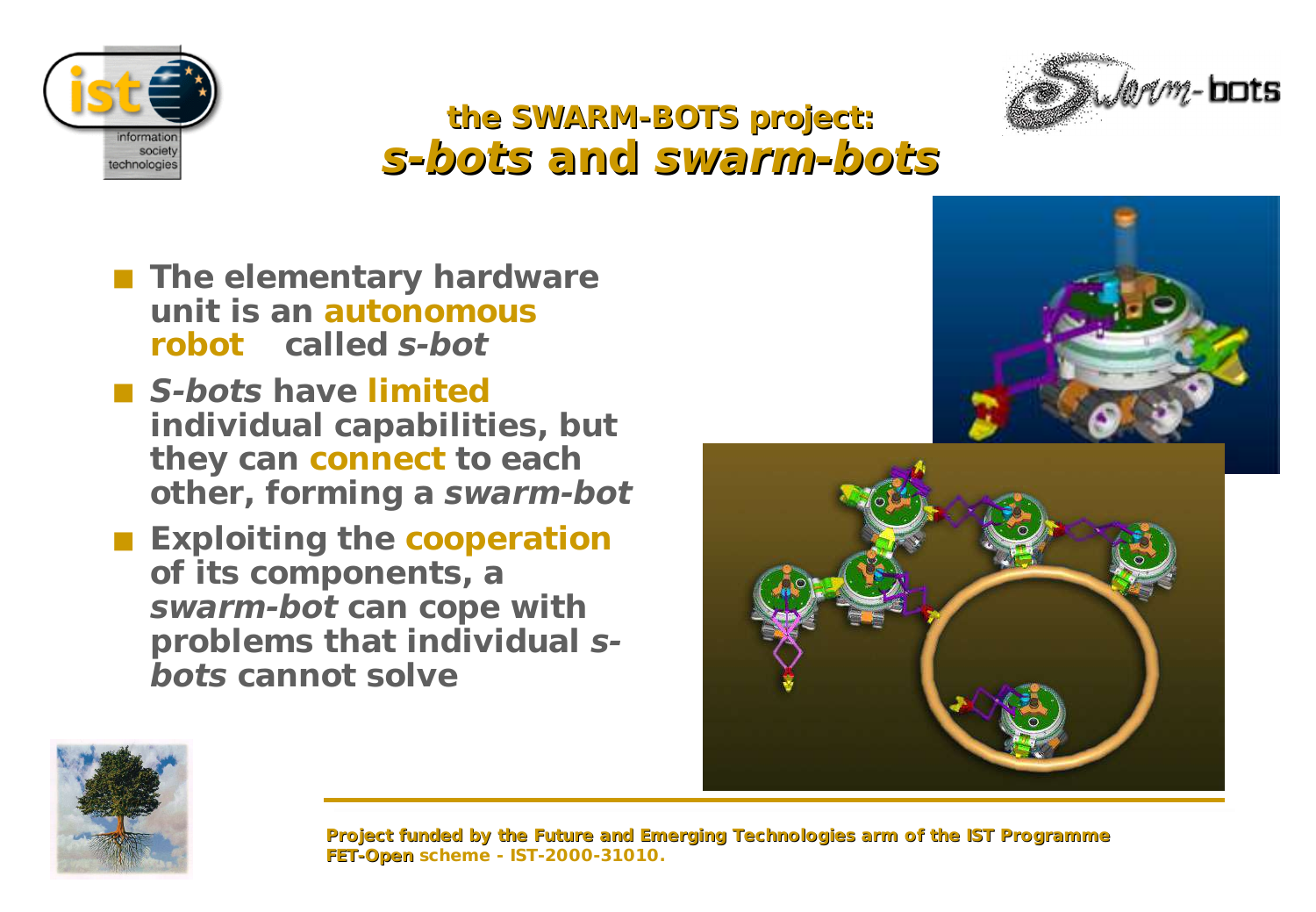



#### **the SWARM-BOTS project: Layout of the Presentation**

- **Description of the hardware**
- **Brief overview of the simulation tool**
- **Control activities**
	- **Project scenario**
	- **Obtained results**



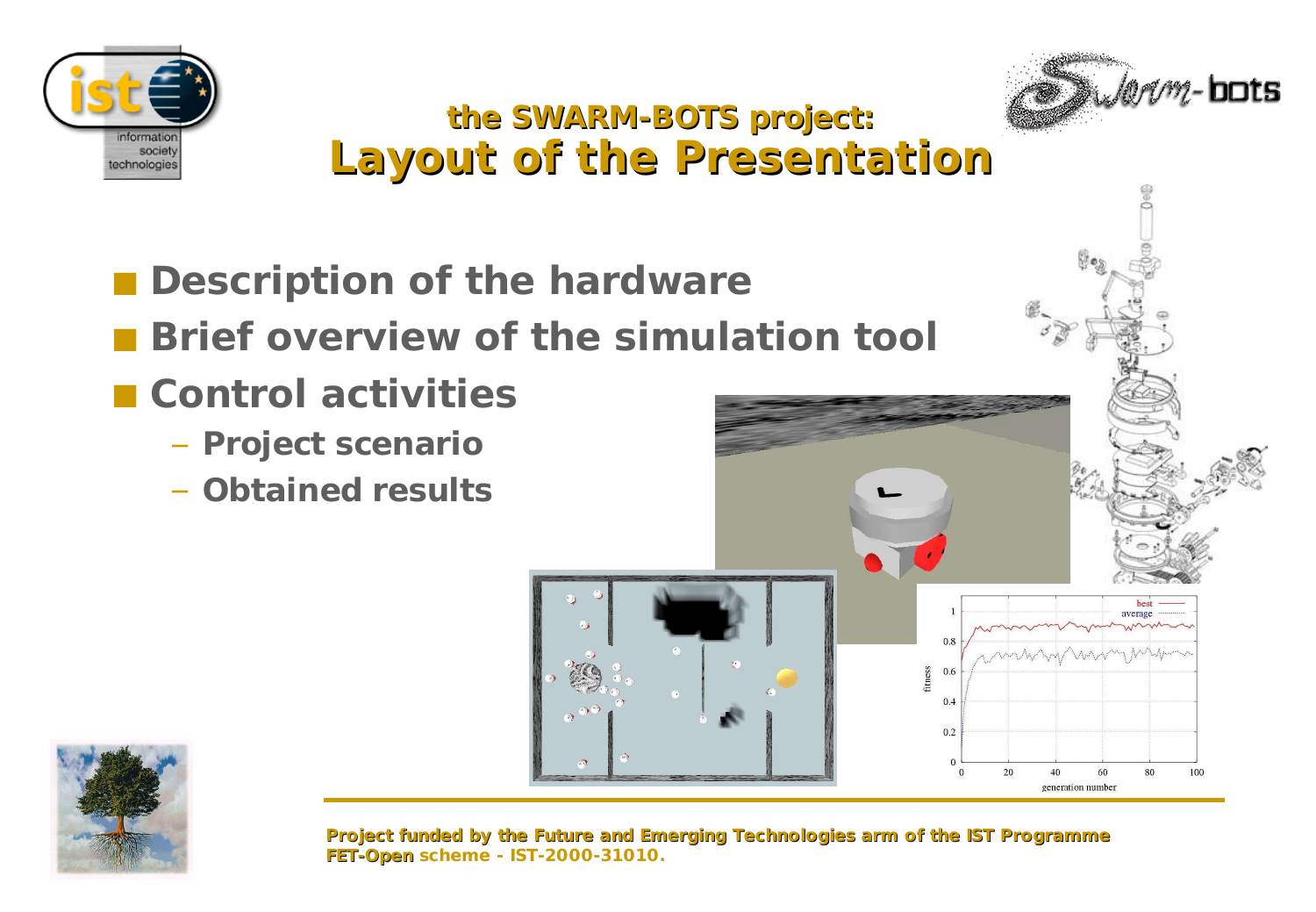



#### **Hardware: Innovative Features (1)**

- **Differential drive motion provided by both tracks and wheels (Treels ©)**
- **Turret rotating** with respect **to the chassis**
- **Two connection** facilities
	- **Rigid gripper**
	- **Flexible gripper**
- **Colored LEDs (light ring)**



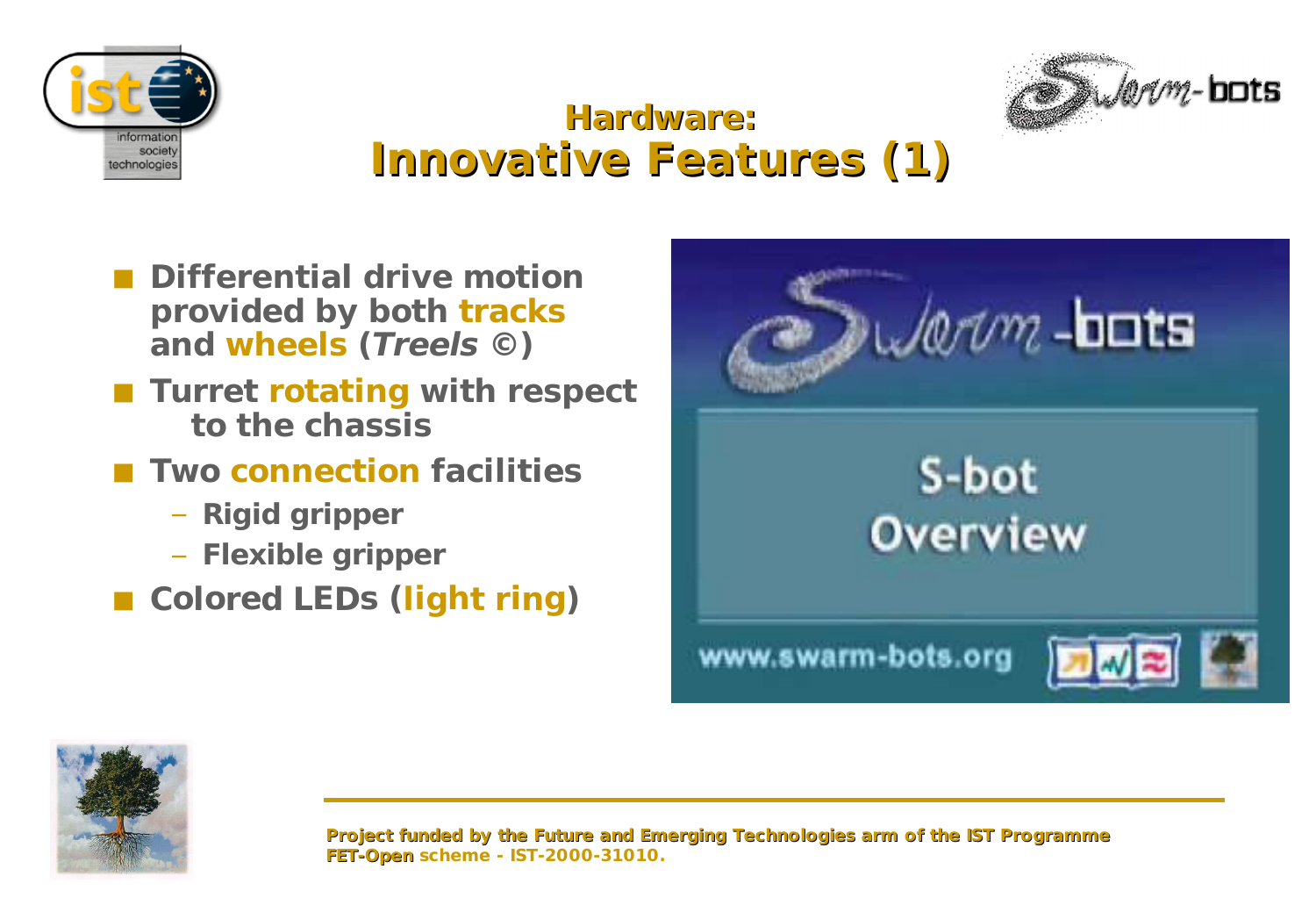



#### **Hardware: Innovative Features (2)**

#### **Many sensory systems**

- **Proximity sensors**
- **Ambient light sensors**
- **Ground sensors**
- **Light barrier in the grippers**
- **Omni-directional camera**
- **Sound signaling system**
- **Traction and torque sensors**
- **Humidity and temperature**
- **3-axis accelerometer**



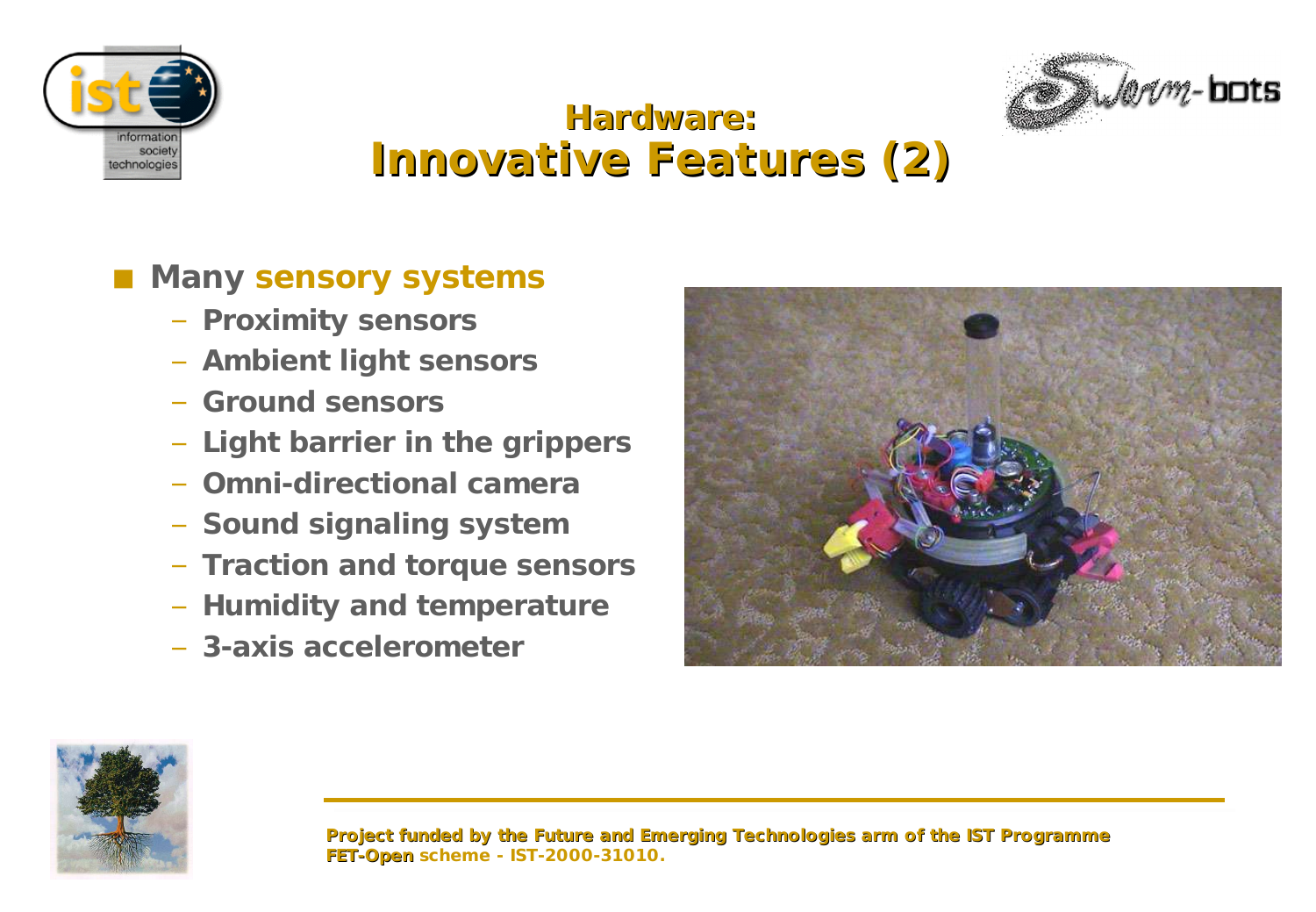



## **Simulation Features**

- **We developed a 3D Dynamics Simulator (based on the Vortex™ SDK)**
	- **Detailed modeling of mechanical parts**
	- **Precise simulation of rigid body dynamics and collision**
- **Modular** implementation
- **Multi-robot** handling **facilities**

**robot**

■ **Simulated sensor have been characterized and compared using the real**

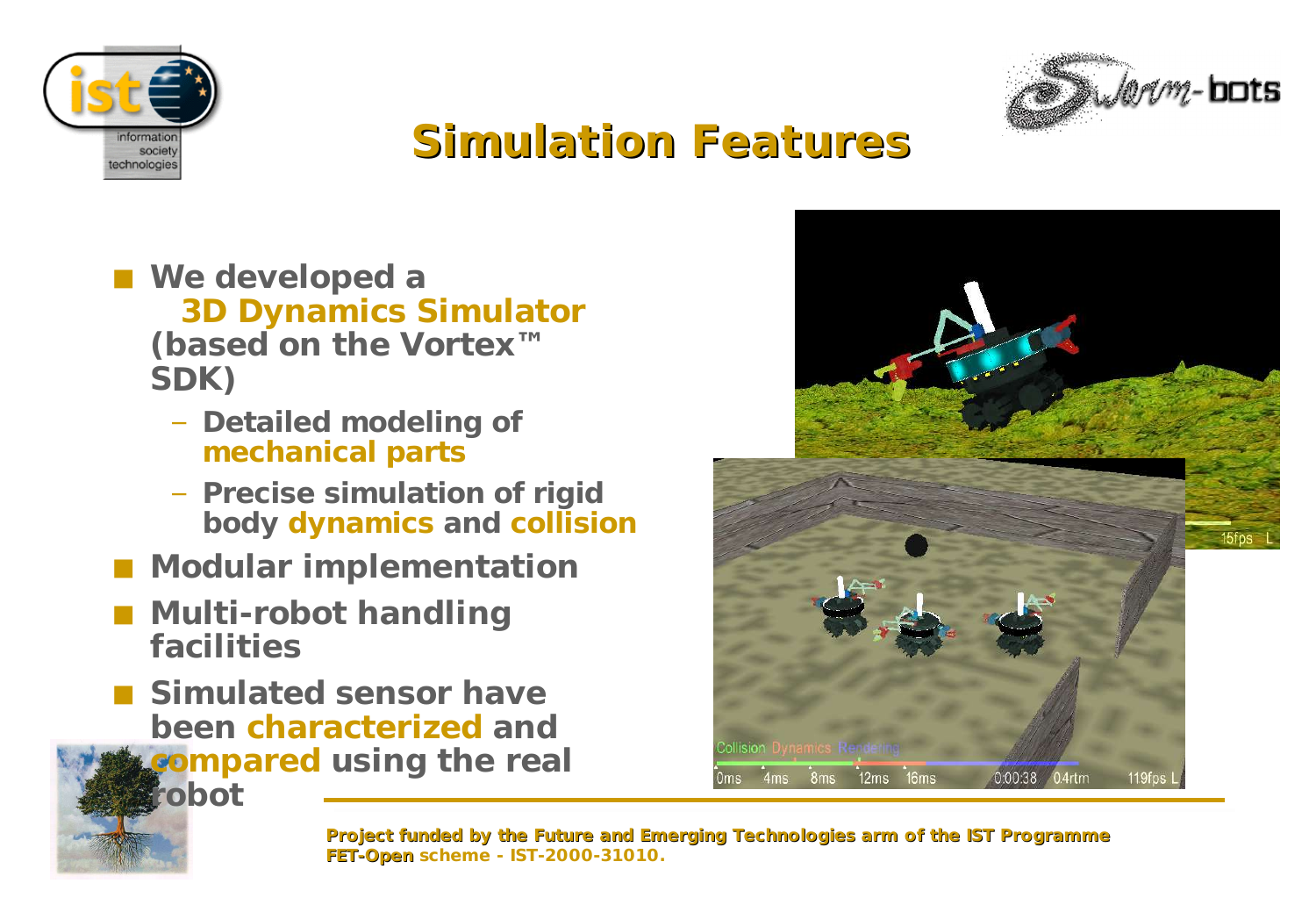



#### **Simulation: Different levels of detail**



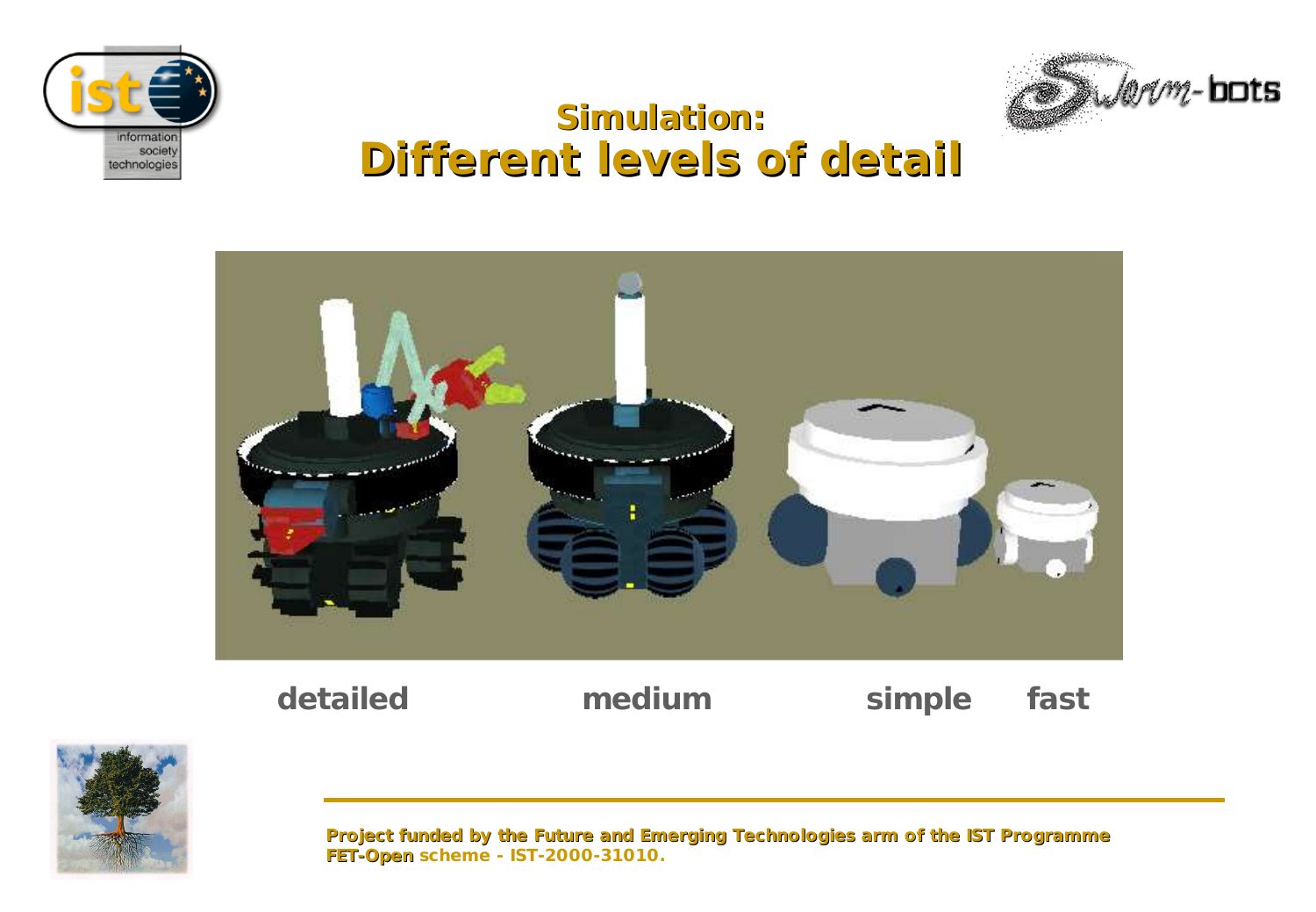



## **Control Activities**

■ A **target scenario** has informed the research activities **of the SWARM-BOT project**

#### ■ **Controllers have been designed for a variety of individual and collective behaviors**

- **Aggregation**
- **Coordinated motion**
- **Cooperative transport (prey retrieval)**
- **Path formation and exploration**
- **Adaptive task allocation**
- **Navigation on rough terrain**
- **Functional self-assembling**

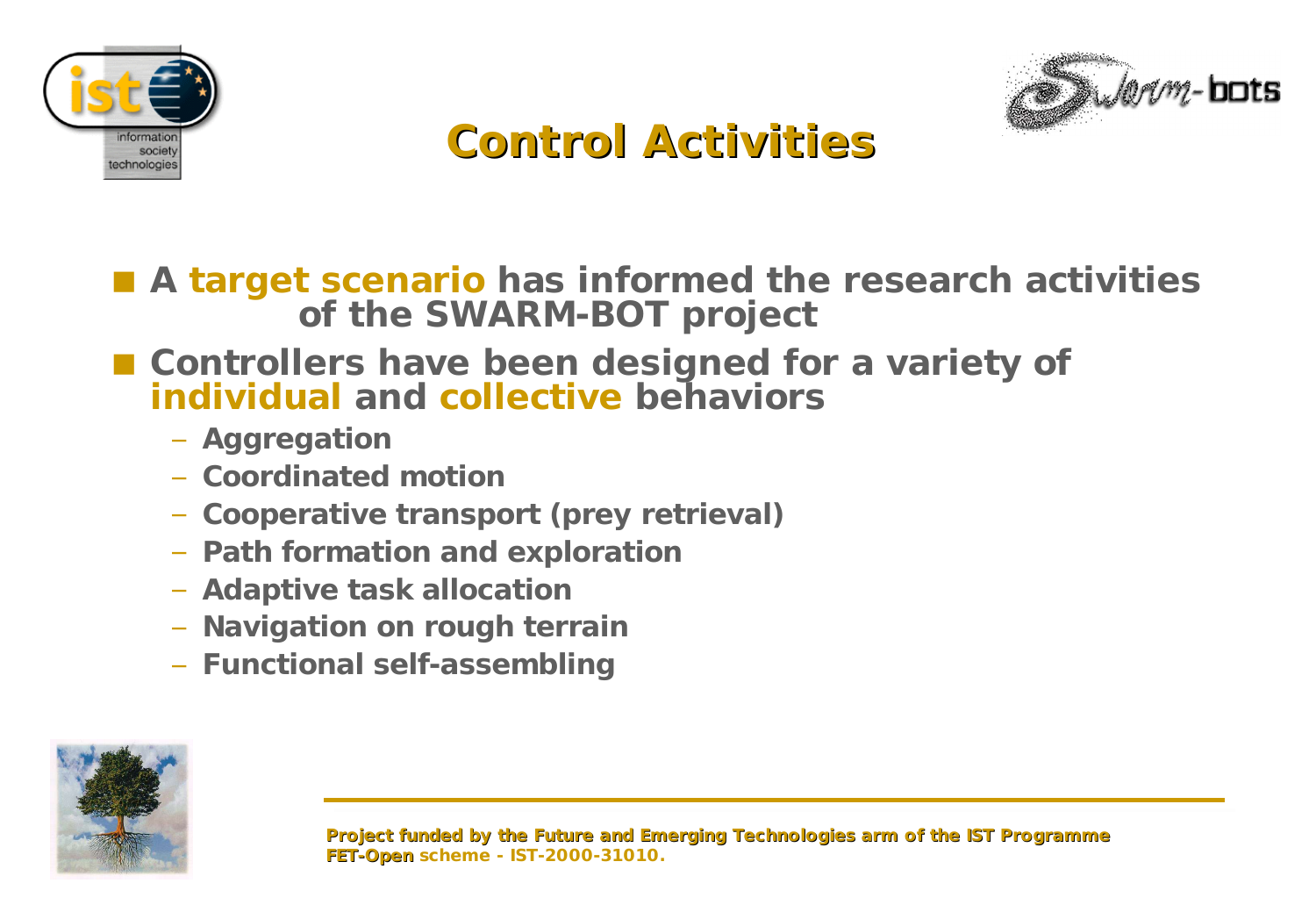

#### **Control Activities: The Project Scenario**



Find object and aggregate around



Pull object and search for



Change shape and move in a coordinate way avoiding





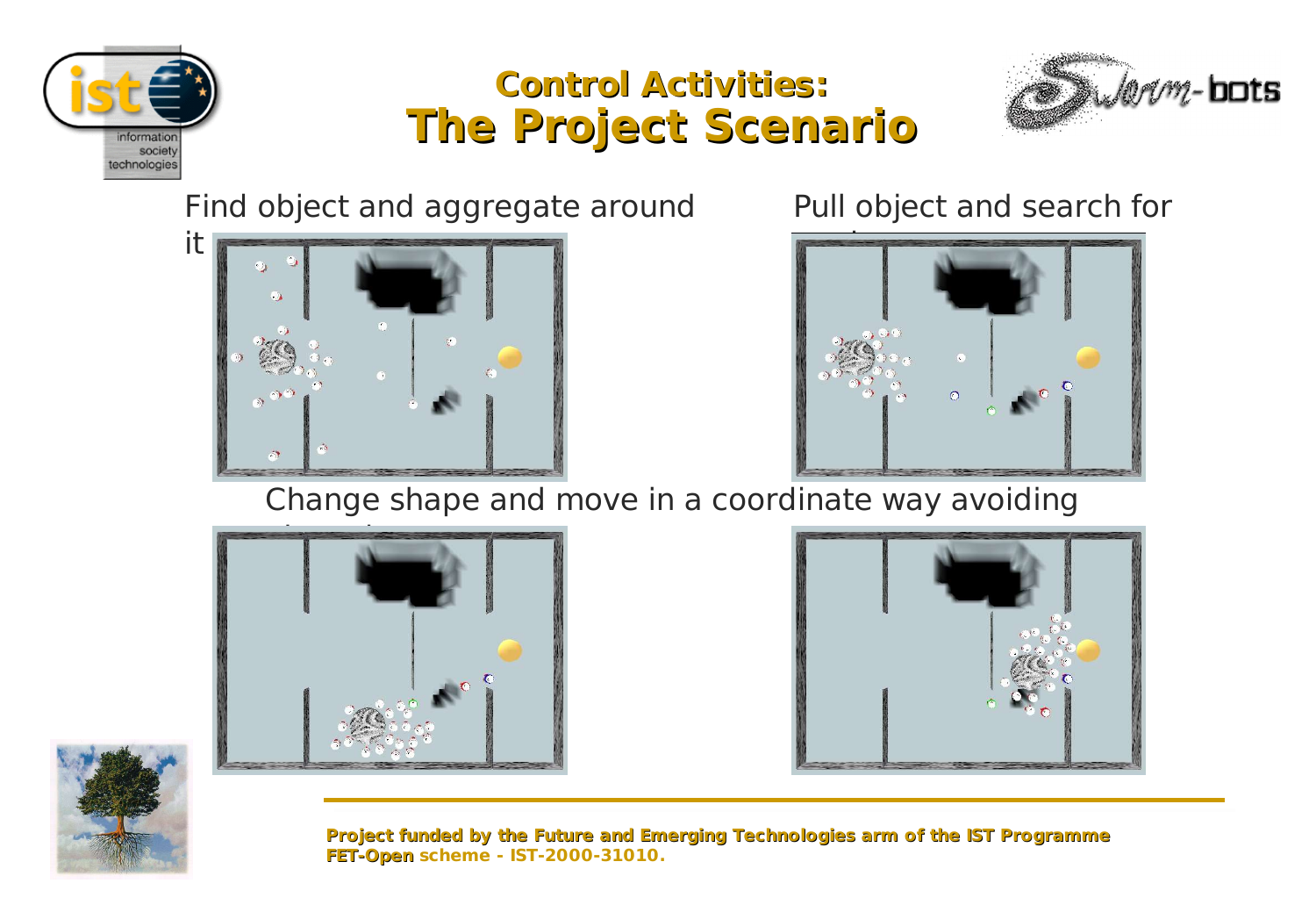





- **Aggregation is one of the basic abilities required by a swarm-bot**
- S-bots are positioned in an **arena bigger than their perceptual range**
- **S-bots use their sound signaling system to aggregate**
- **Artificial evolution** of **neural networks**
	- **Obtained simple and scalable behaviors (tried up to 40 sbots)**
		- **Porting done on the detailed simulation model**



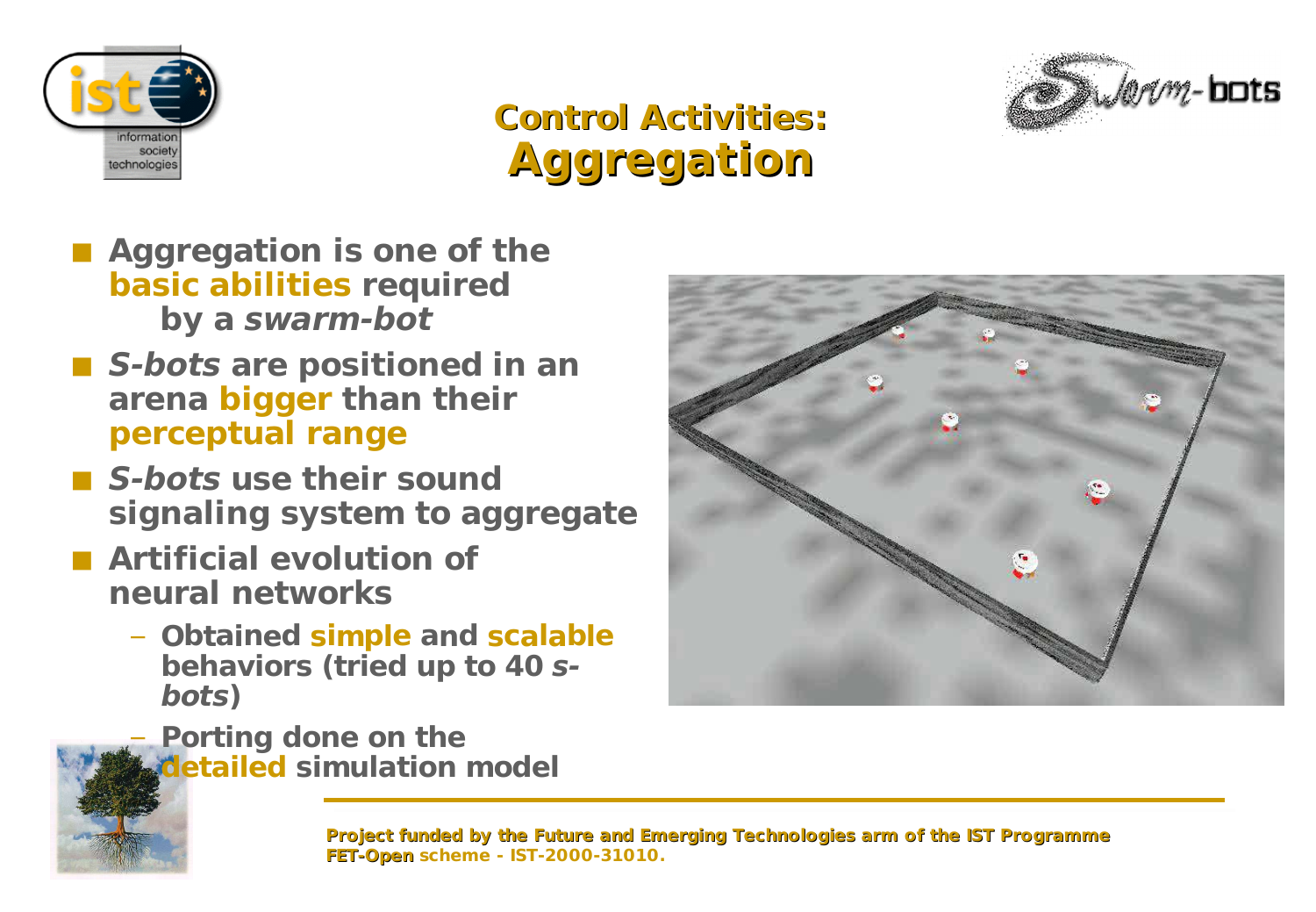



#### **Control Activities: Coordinated Motion**

- **Coordinated motion is another basic ability for a swarm-bot**
- **Connected s-bot has to negotiate a common direction of motion**
- **Coordinated motion strategies exploits the traction sensor**
- **Artificial evolution** of **neural networks**
	- **Obtained simple and scalable behaviors (tried up to 40 sbots)**
	- **Porting done on the detailed simulation model**



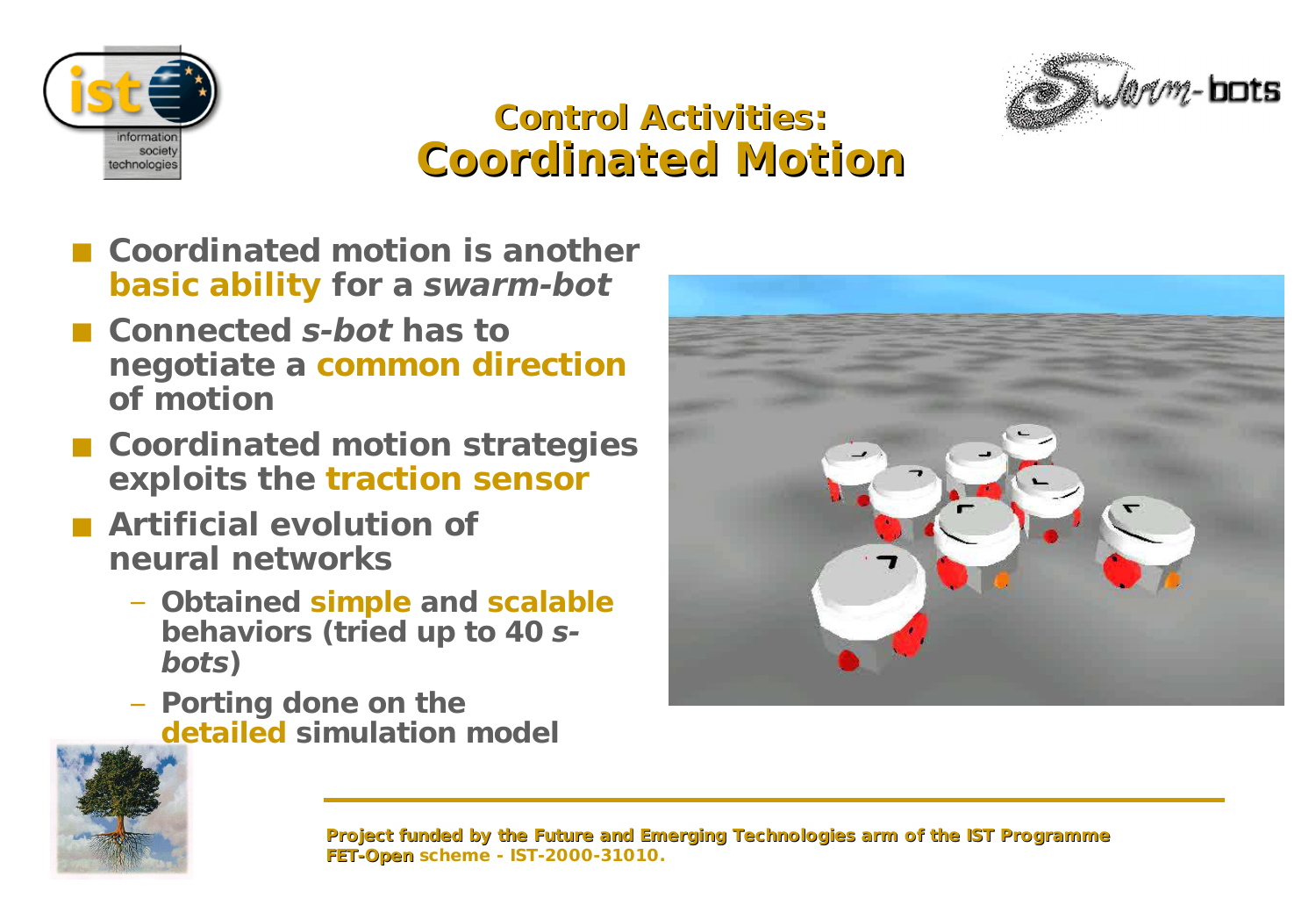



#### **Control Activities: Cooperative Transport**

- **Inspiration from ants behavior**
- **The goal is designing cooperative transport strategies for heavy loads**
- S-bots may require to connect **in a swarm-bot due to**
	- **The number of s-bots**
	- **The size and shape of the prey**
- **Behaviors evolved using artificial evolution**
	- **Normal and blind robots**
	- **Efficiency in the transport**



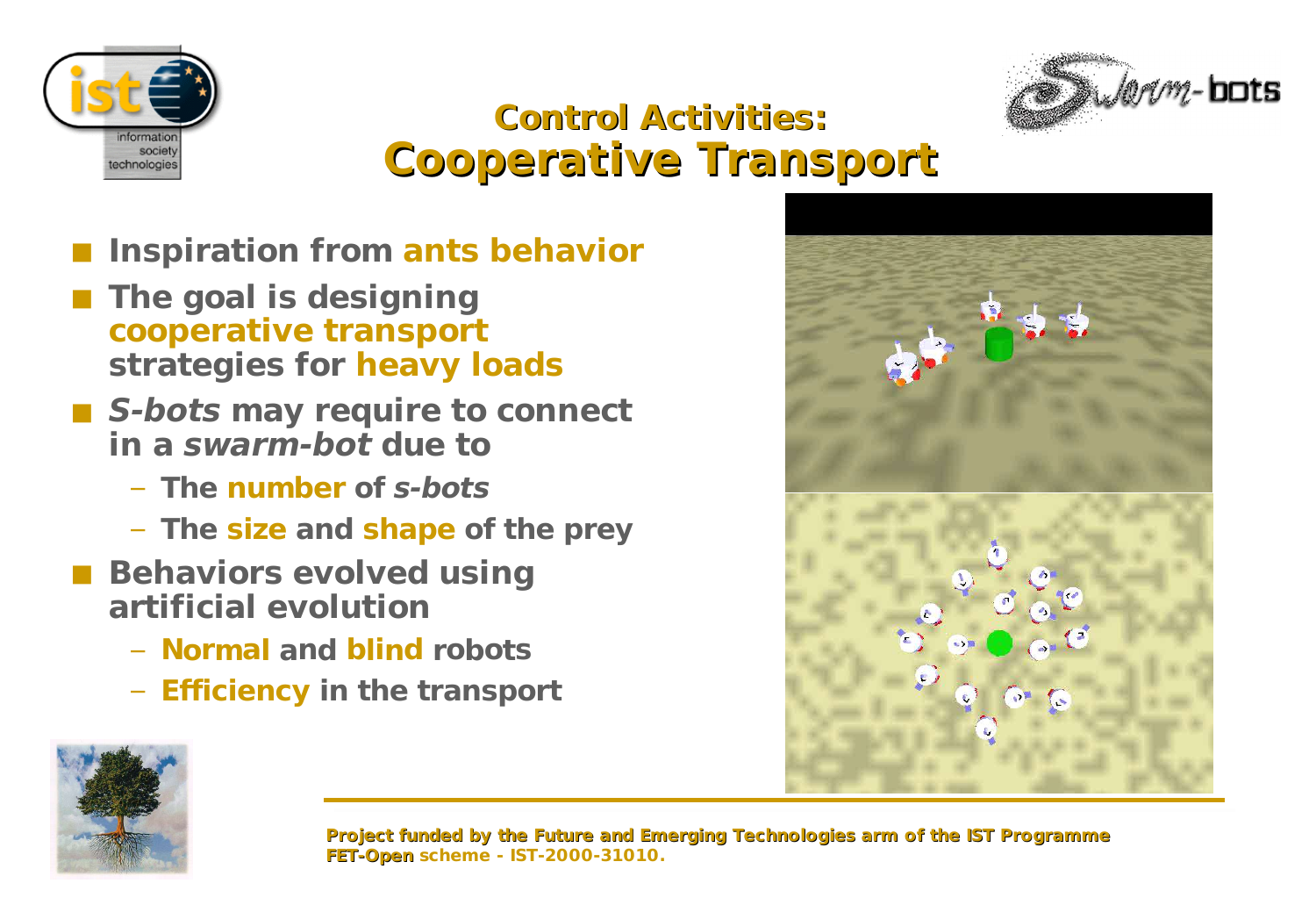



#### **Control Activities: Path Formation and Exploration**

- **Path formation is performed using s-bots as colored beacons that can be followed by others s-bots (explorers)**
- **Exploration by means of chain formation**
	- **starts from a home location (nest)**
	- **extends in multiple directions, eventually connecting to the goal**
- **Two main strategies designed** 
	- **Static chain formation**
	- **Moving chain formation**

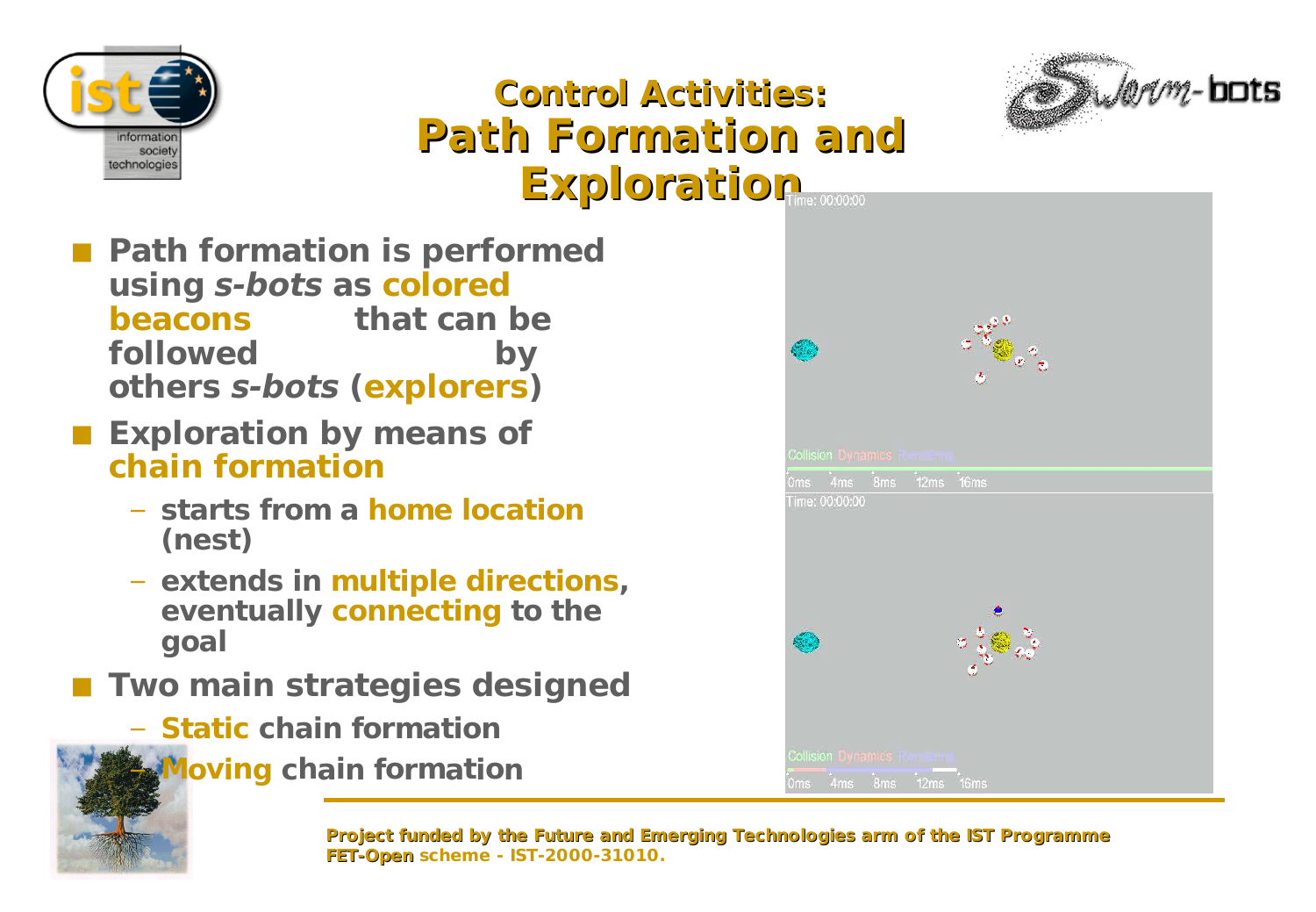



#### **Control Activities: Adaptive Task Allocation**

- **The aim is designing an adaptive task allocation mechanism that**
	- **Allocates a sufficient number of s-bots to a given task**
	- **Does not reduce the efficiency of the colony**
- **Task allocation has been studied in the context of collective prey retrieval**
- **The agents adjust the probability to leave the nest basing on previous success/failures**
- **This self-organizing process results in the choice of an optimal number of active agents**



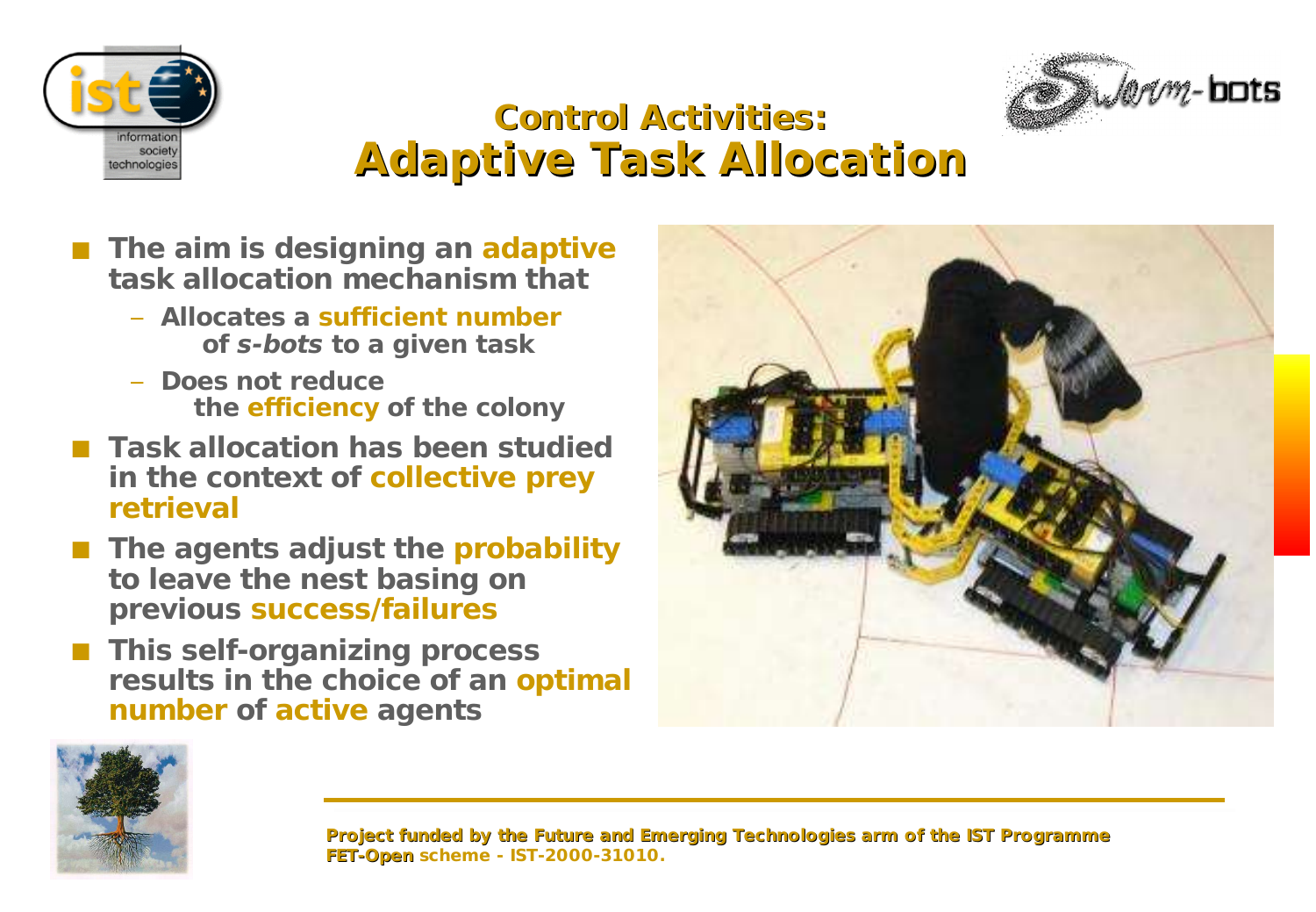



#### **Control Activities: All-Terrain Navigation**

- **All-terrain navigation is studied as the result of the cooperation of s-bots connected in a swarm-bot formation**
- **A first step is given by hole avoidance**
	- **S-bots have to move coordinately avoiding to fall into holes or out of the arena borders**
- **Evolved strategies generalize to**
	- **Different size/shape of the swarm-bot**
		- **Use of flexible links**
		- **Obstacle avoidance**

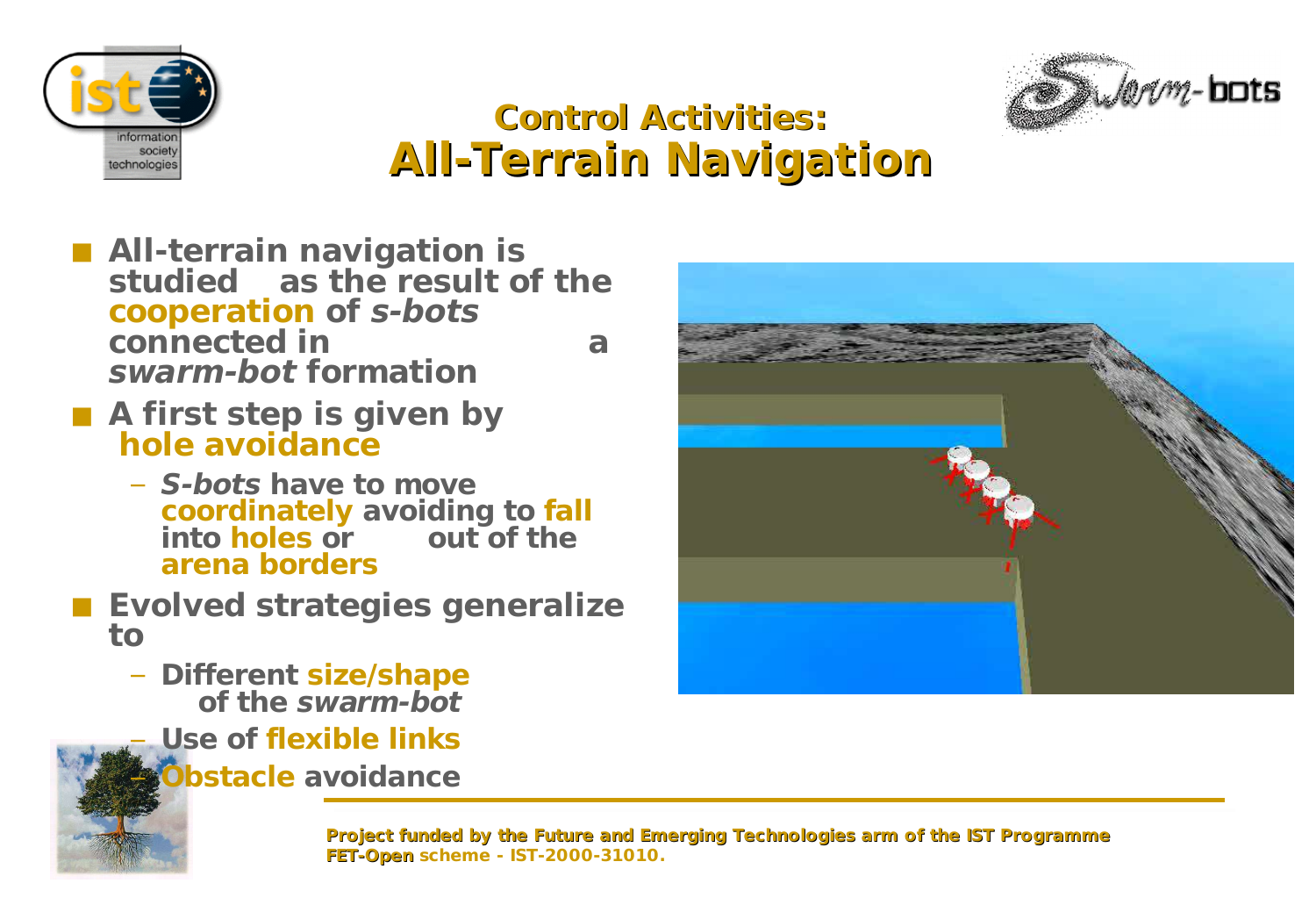



#### **Control Activities: Functional Self-Assembling**

- Functional self-assembling is **the self-organized creation of a physically connected structure which is functional to the accomplishment of a given task**
- **Studied** in a **simplified scenario, still rather complex**
	- **S-bots show a wide range of individual and collective behaviors**
	- **All behaviors are integrated in a single, evolved neural network**



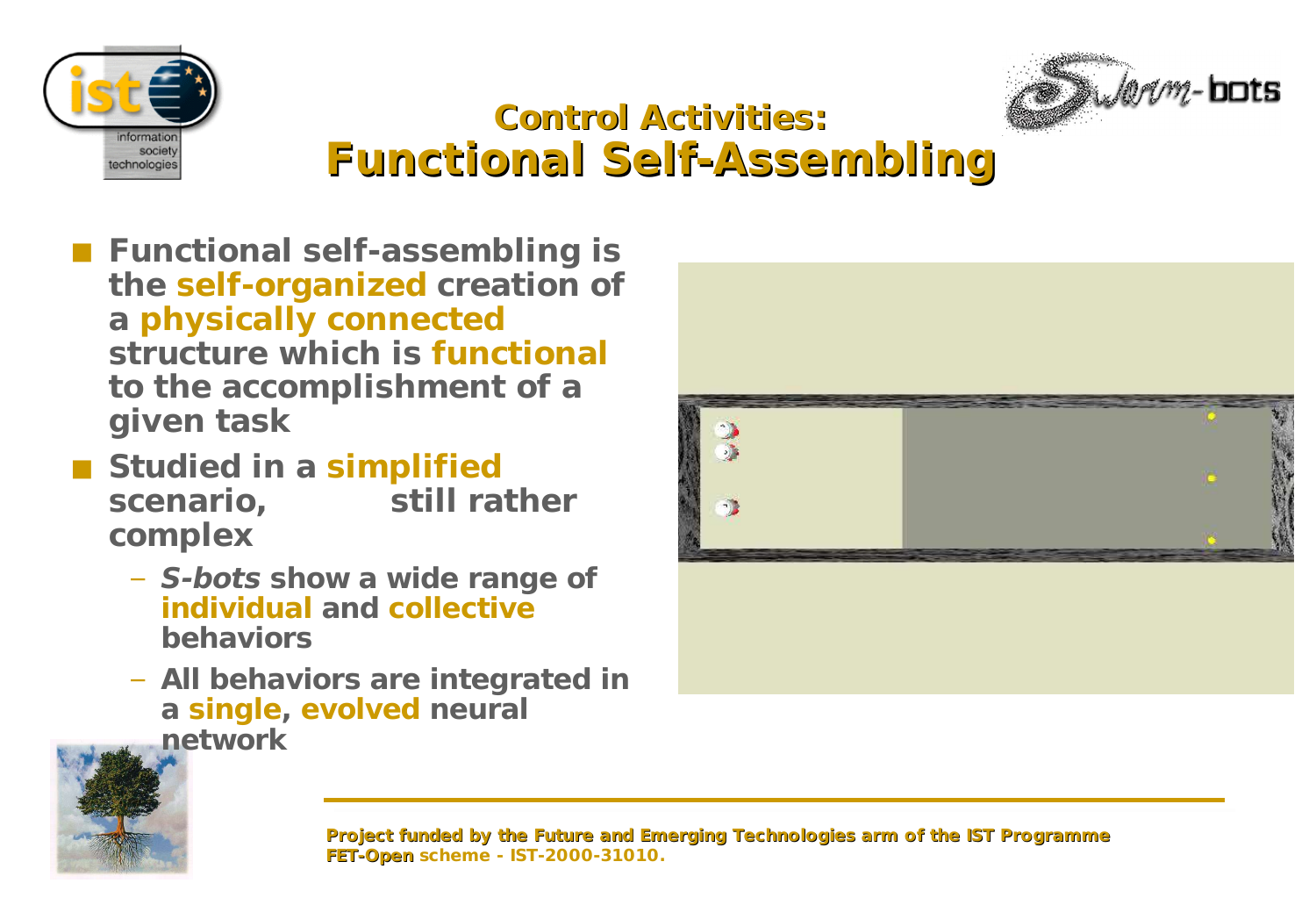



## **Conclusions**

- **The SWARM-BOT project is bringing many innovations**
	- **Advanced hardware for self-assembling robots**
	- **Interesting results in the control activities**
- **Future Works**
	- **Implementation of the designed control strategy with the real s-bots**
	- **Integration of different basic behavior for the solution of the project scenario**
	- **Study of non-reactive behaviors (integration over time, give up mechanisms, collective choices)**

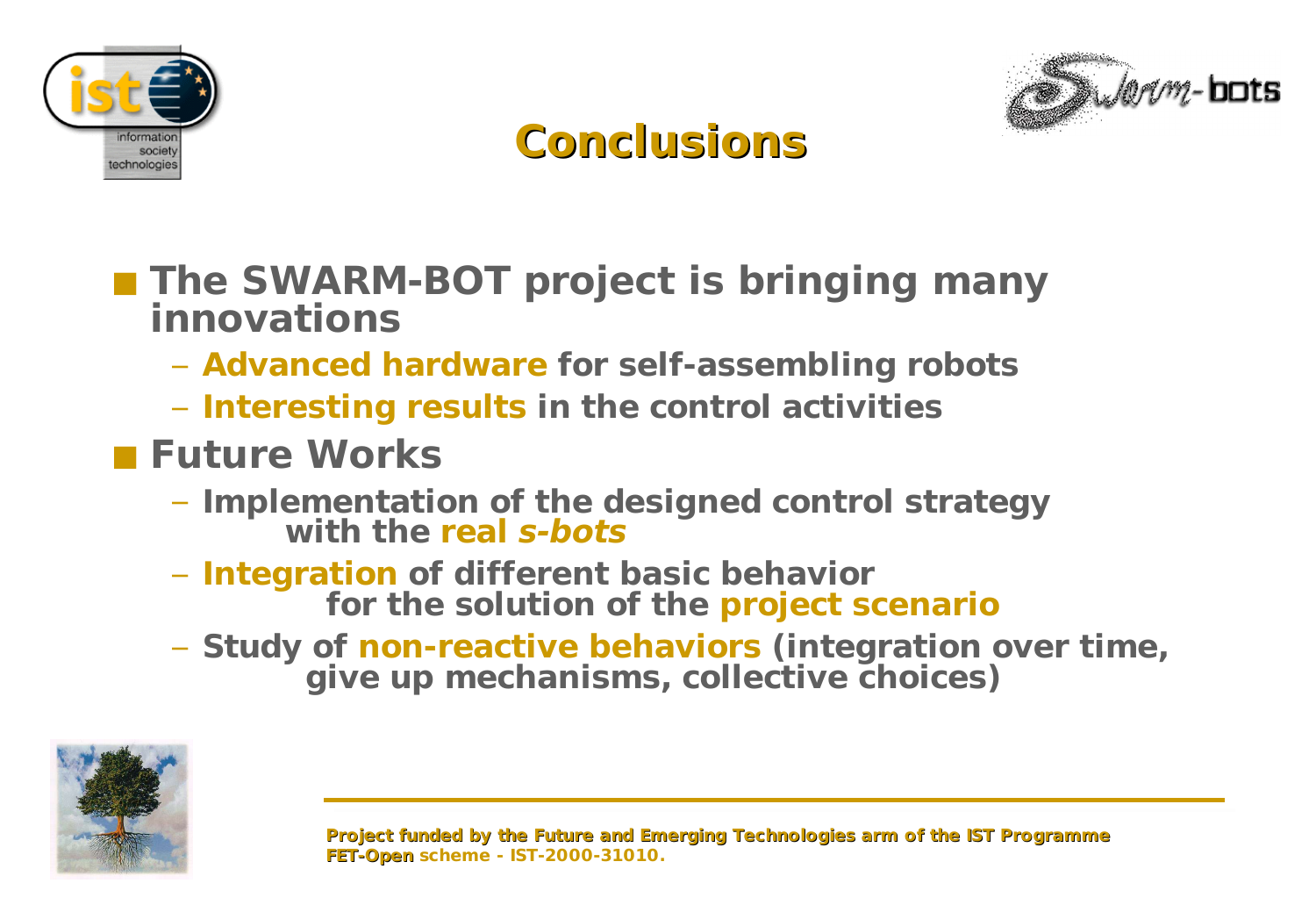



# **Thank you**

#### **www.swarm-bots.org**